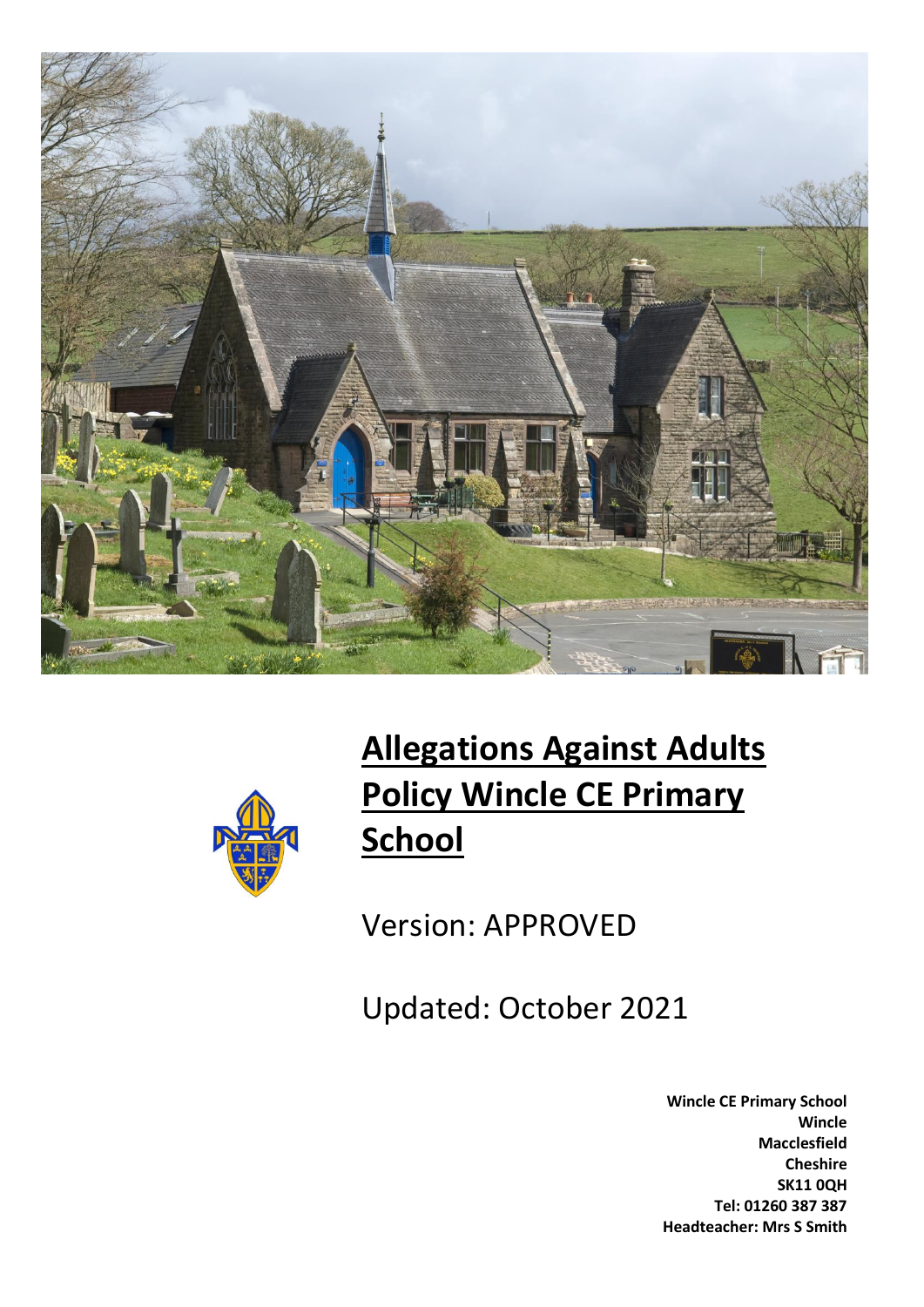#### **Version control**

| Date updated: | Brief summary of changes:                       |
|---------------|-------------------------------------------------|
| October 2021  | Removal of numbered paragraphs. Whole document. |

#### Our school's vision:

*Wincle School creates an enriching and outstanding rural education, nurturing the whole individual: body, mind and soul, inspiring rounded, happy, courageous children who exhibit a passion for learning, a confident faith, a loving concern for community and an inclusive respect for all.*

We encourage our pupils to 'Shine like Stars' (Philippians 2:15) and to do this run with the following acronym:

|   |                 | No act of kindness, no matter how small, is ever wasted." Aesop                                                                     |
|---|-----------------|-------------------------------------------------------------------------------------------------------------------------------------|
|   |                 | We would like our pupils to have the confidence to know that they can make a difference: have <mark>hope</mark> for the             |
|   | Service         | future.                                                                                                                             |
|   |                 | We encourage our pupils to challenge injustice and inequality                                                                       |
|   |                 | $\chi$ Our principles are founded on the truth that we are loved by the Father, Saved by the Son and Sanctified by                  |
|   |                 | the Holy Spirit.                                                                                                                    |
|   | Theology        | $\hat{\times}$ We want to ignite passion and curiosity for learning, providing an exciting curriculum to inspire all learners to be |
|   |                 | the best they can be.                                                                                                               |
|   |                 | We encourage our pupils to show integrity                                                                                           |
|   |                 | We would like our pupils to have the courage to fight for what is important                                                         |
|   | <b>Attitude</b> | ☆<br>When things are challenging, we would like our pupils to display perseverance and not give up.                                 |
|   |                 | Learn from yesterday, live for today, hope for tomorrow" Albert Einstein                                                            |
|   |                 | We nurture the whole individual: body, mind and soul<br>77.                                                                         |
|   |                 | We encourage the pupils to respect every living creature and show compassion.                                                       |
| R | Relationships   | We would like our children to treat other people as they would like to be treated following Jesus' example.                         |
|   |                 | We are all unique                                                                                                                   |
|   |                 | We help all children build trusting relationships $\sum$                                                                            |
|   |                 | Clothe yourselves with compassion, kindness, humility, gentleness and patience.' (Colossians 3:12)                                  |
|   | Shine like      | "I am the Light of the world; he who follows Me will not walk in the darkness, but will have the Light of life."                    |
|   | stars           | (John 8:12)                                                                                                                         |
|   |                 | We would like our pupils to shine in their behaviour, attitudes, relationships and learning.                                        |
|   |                 |                                                                                                                                     |

## **Procedural Guidance**

## **Introduction**

Experience shows that children can become victims of abuse and exploitation by those who work with them in any context. They have been found to be vulnerable in all organisational settings including social care, education, health care, the leisure industry and in faith communities. These procedures relate to any person who works with children, whether a professional, staff member, foster carer or volunteer.

Arrangements therefore for managing concerns or allegations of this nature should be robust and effective in keeping children safe. All allegations should be taken seriously, approached with an open mind, and not driven by pre-conceived opinions about whether a child has or has not been harmed.

Measures put in place in managing enquiries should be proportionate and timely, open to challenge, and in the best traditions of collaborative working, as set out in statutory guidance.

These procedures must be applied when there is a concern or an allegation that any person who works with children and young people, in connection with his/her employment or voluntary activity, has

- Behaved in a way that has harmed a child, or may have harmed a child
- Possibly committed a criminal offence against or related to a child; or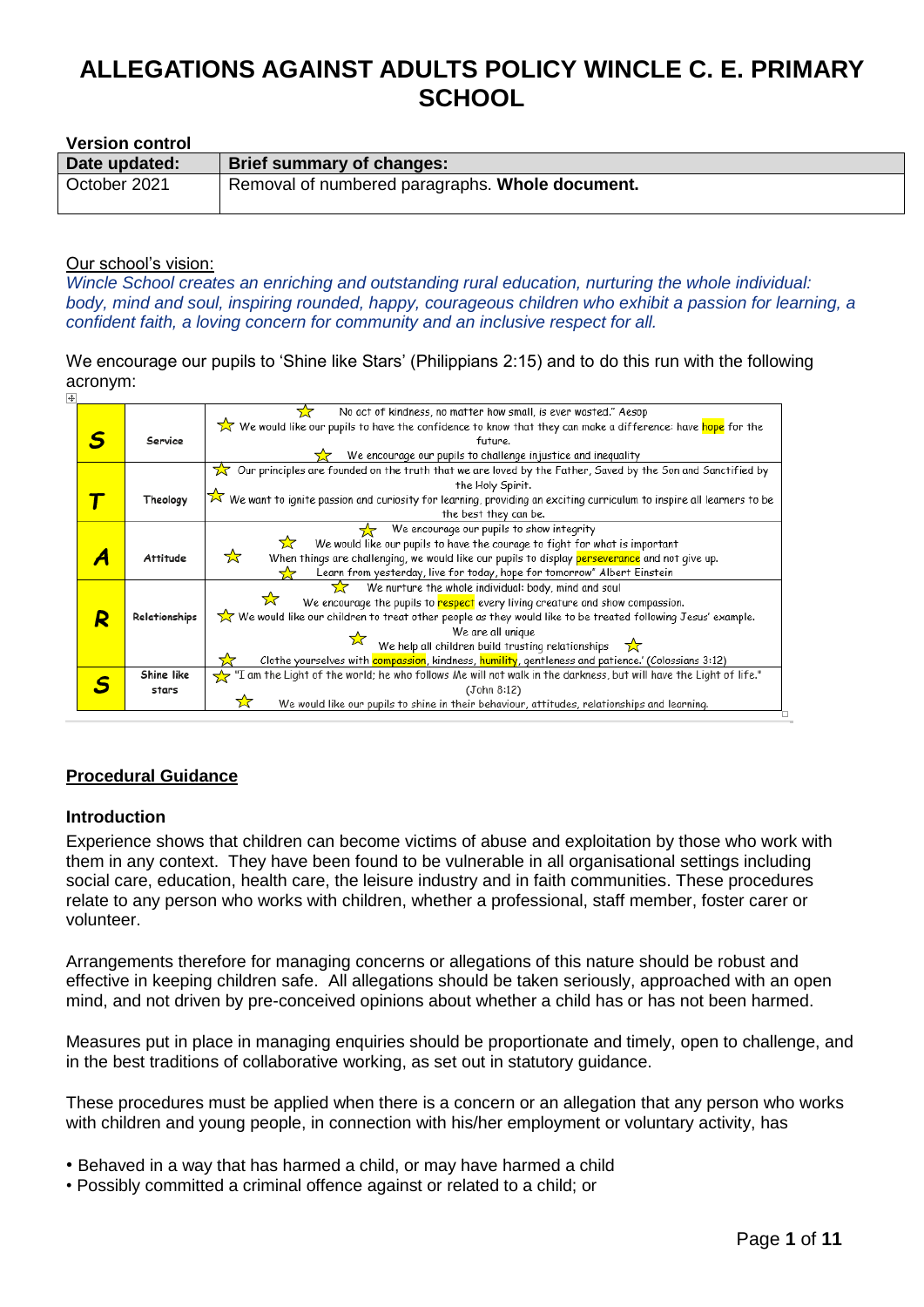• Behaved towards a child or children in a way that indicates s/he is unsuitable to work with children.

Any allegation of abuse made by a child or young person against an adult who works in any of these settings must be investigated through these procedures

There are up to 3 strands in the consideration of an allegation:

• A Police investigation of a possible criminal offence

• Children Social Care enquiries and/or assessment about whether a child is in need of protection or services

• Consideration by an employer of disciplinary action

These procedures do not apply to matters that amount to bad or poor practice, which remain within normal line management arrangements.

The procedures will also apply where:

• It is discovered that a person who is or has been working with children or young people has been previously involved in child abuse

• An allegation of abuse has been made against a person working with children but the allegation does not relate to the working environment eg. allegations by their own children.

• An allegation of abuse is made against a partner, member of the family or other household member and where an assessment gives rise to concern about the safety of children or young people with whom the person has contact within his/her work or voluntary activity.

# **Roles and Responsibilities**

Each LSCB member agency must identify a named senior officer who will usually be their representative on the LSCB and occupies a strategic role within their organisation.

## **At Wincle School, this will be the Headteacher, Mrs S Smith or the Chair of Governors, Dr. John Miller where the allegation relates to the Head Teacher.**

They will have overall responsibility for:

- Ensuring the agency deals with allegations in accordance with these procedures
- Resolving any inter-agency issues
- Liaising with the LSCB

• Meeting with the Local Authority Designated Officer on a regular basis to discuss organisational response to allegations against professionals/professional carers.

Each local authority has a Local Authority Designated Officer (LADO) in Children's Social Care. The LADO has specific responsibilities as follows:-

- Be involved in the management and oversight of individual cases
- Provide advice and guidance to employers and voluntary agencies
- Liaise with the Police, Social Care, CPS and other agencies as required.

• Monitor the progress of cases to ensure that they are dealt with as quickly as possible consistent with a thorough and fair process

• Meet with Senior Named Officers on a quarterly basis to monitor organisational response to allegations made against professionals/professional carers. (To include Police, Health, Education and Divisional Manager for Looked after Children)

The Cheshire Constabulary's representative on the LSCB will:

- Have strategic oversight of the local Police arrangements for managing allegations against staff and volunteers
- Liaise with the LSCB on the issue
- Ensure compliance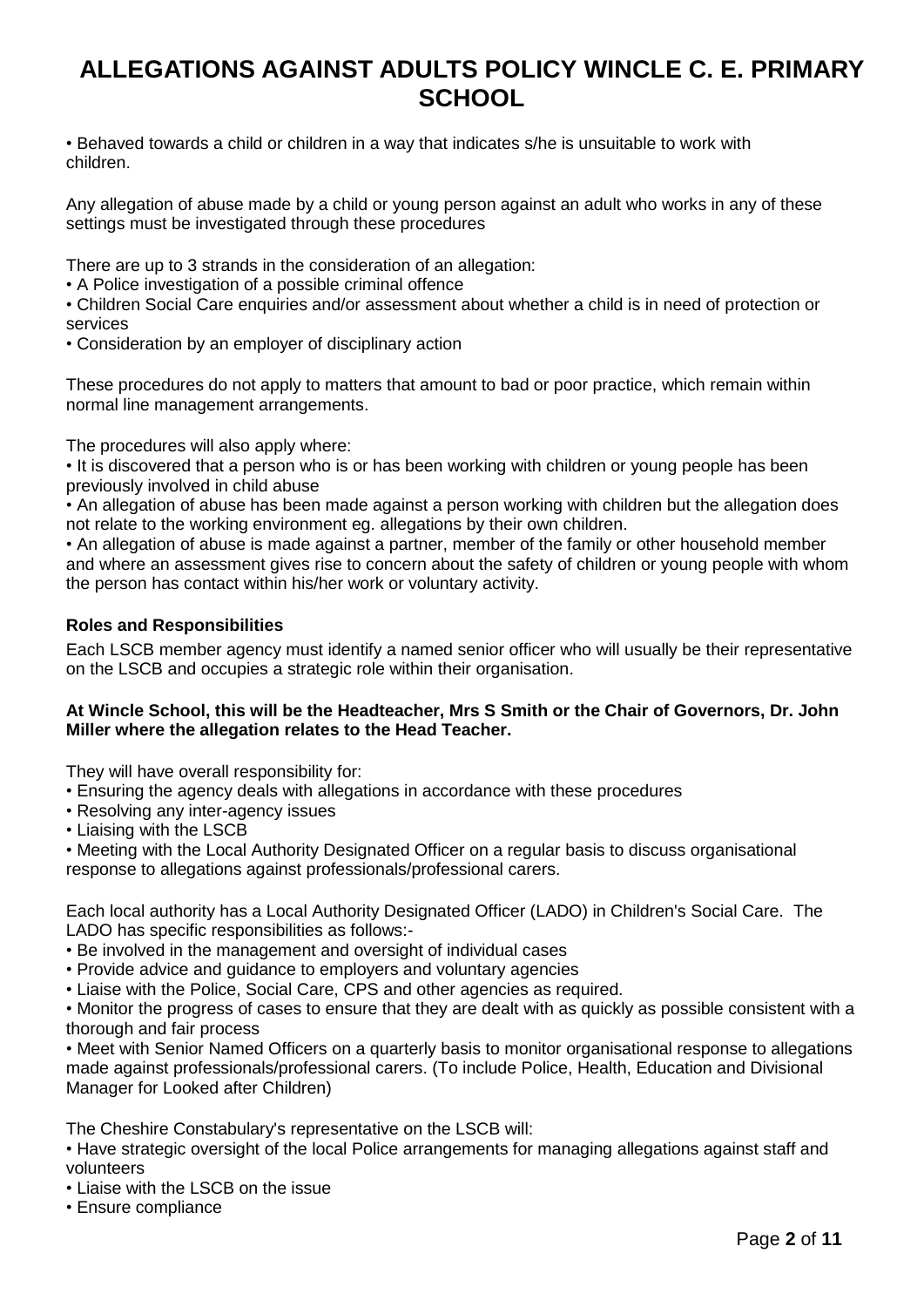The relevant Cheshire Constabulary Area Public Protection Unit manager will:

- Liaise with the Local Authority Designated Officer
- Take part in the strategy discussions
- Review the progress of cases where there is a Police investigation
- Share information as appropriate, on completion of an investigation or related prosecution.

## **Raising Concerns**

Staff should be aware that children and young people may feel unable to express concerns. All staff should therefore be aware that they have a legal duty to take action if the concern is about the safety of children. They should be aware that they should voice concerns about the attitude or actions of their colleagues in accordance with the relevant internal policy on raising concerns regarding colleagues. This should be given to all new employees and made available to all staff.

If a member of staff believes that a reported allegation or concern is not being dealt with appropriately, she/he should report the matter to a senior person within their agency, to their designated/named officer for child protection or the Local Authority Designated Officer.

Historical allegations should be responded to in the same way as contemporary concerns. It is important to establish if the person is still working with children and if so inform the current employer or voluntary organisation.

## **Allegations Against Staff in their Personal Lives**

If an allegation of abuse or neglect of a child, outside of the work environment, is made against a person known to be working with children in a paid or voluntary capacity, and gives cause for concern about the children with whom they have contact during the course of their work, the Local Authority Designated Officer should be advised and this procedural guidance will apply

## **Investigation – Key principles**

An investigation must:

• Be conducted in a way that is consistent with statute and guidance, and Pan Cheshire Multi Agency Safeguarding/Child Protection Procedures

• Relate to all affected children regardless of their living environment.

• Be independent of the immediate line management of those against whom allegations have been made.

## **Initial Action**

The person to whom an allegation or concern is reported should:

- Treat the matter seriously
- Communicate as appropriate to the child's age, understanding and preferred language
- Avoid leading questions and keep an open mind
- Not question the child
- Take any immediate action necessary to protect the child.

• Immediately report the matter to the designated senior manager, Mrs Smith, Mrs Borland or Mrs Gilman. Where the designated senior manager is either the subject of or implicated in the allegation, their line manager should be informed.

• Make a written record of the information (where possible in the child's own words) including the time, date and place of incident(s), persons present and what was said.

• Sign and date the written record

The person to whom a concern or allegation is reported should not attempt to investigate the matter, or: • Interrupt a child when recalling significant events

- Make assumptions or interpretations
- Make suggestions or offer alternative explanations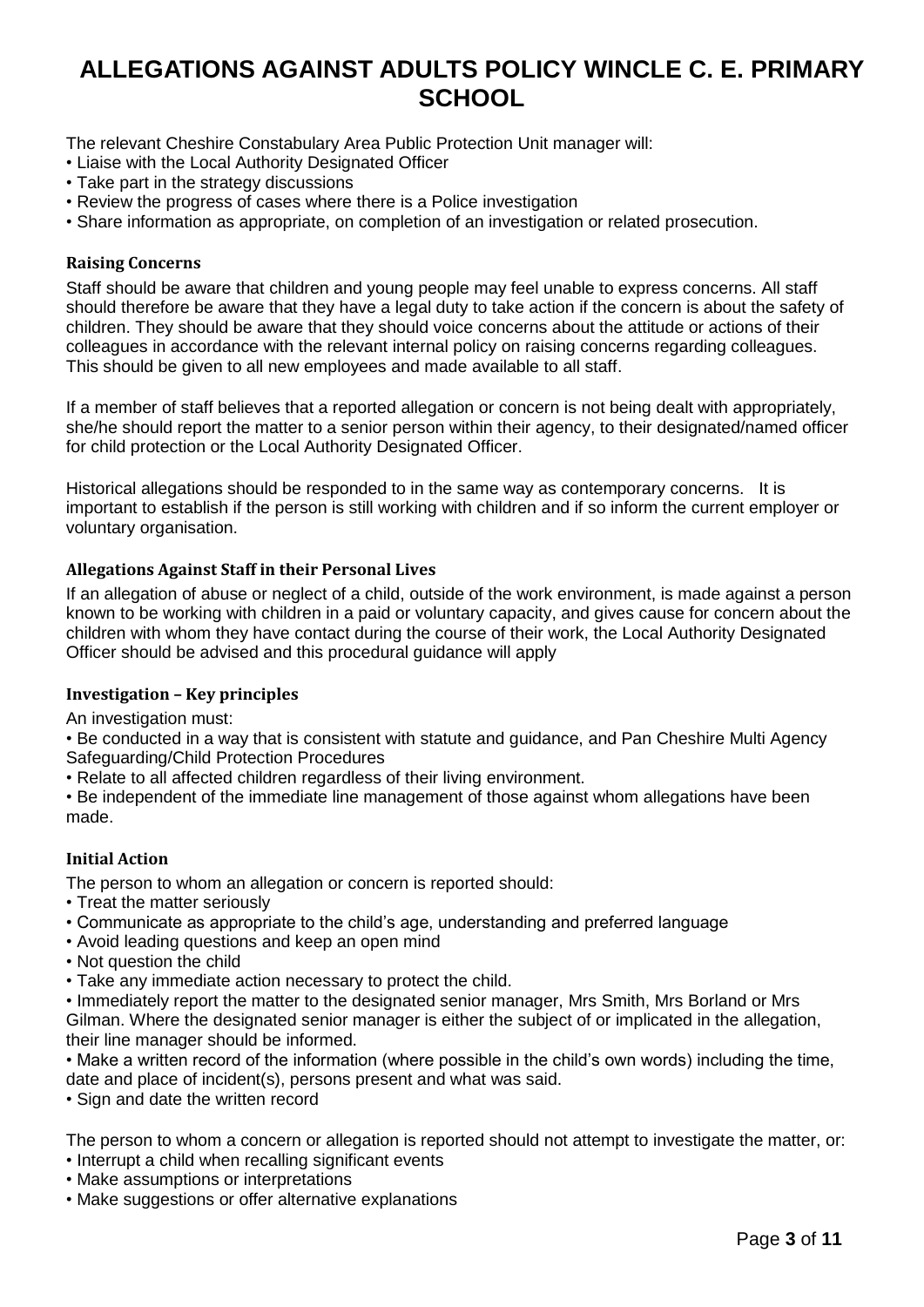• Promise the child, or other person making the allegation confidentiality, but give assurance that the information will only be shared on a 'need to know' basis.

### **Initial Action by the Designated Senior Manager/Officer/Employer**

When informed of a concern or allegation, the designated senior manager should not investigate the matter or interview the member of staff, child or potential witnesses. But should:

• Obtain the written details of the concern/allegation, signed and dated by a person receiving the information (not the child/young person making the allegation)

• Countersign and date the written details

• Record any information about times, dates and location of incident(s) and names of any potential witnesses

• Record any discussions about the child and/or member of staff, any decisions made, and the reason for those decisions.

If the allegation meets the criteria described in appendix one, the Designated Senior Manager should report it to LADO **within one working day by calling 01606 288931.** They should also call OFSTED to inform them of the allegation.

Referral should not be delayed in order to gather further information. The referral can be made verbally but must be followed up in writing within 3 working days.

In the event that an allegation requiring immediate attention is received outside normal office hours, the designated senior manager should consult with the Children's Social Care Emergency Duty Team or local Police and inform the local authority designated officer the next working day and this should be followed up in writing within 3 working days.

If any agency worker receives an allegation, they should, without delay, report it to the named senior manager within their organisation. Who should then immediately liaise with the LADO.

#### **Response from Local Authority Designated Officer**

The Local Authority Designated Officer must be informed of all allegations that come to the employer's attention and appear to meet the criteria set out in appendix one, so that they can consult with the Police and Children's Social Care colleagues as appropriate.

The Local Authority Designated Officer should first establish, in discussion with the employer, that the allegation is within the scope of these procedures (appendix one) and may have some foundation

If the allegation is not clearly false and there is cause to suspect that a child is suffering immediate harm or is likely to suffer significant harm, the Local Authority Designated Officer should immediately make a referral to Children's Social Care and a Section 47 Enquiry will be initiated.

There are some circumstances where the employer may need to directly advise parents of an incident involving their child e.g. if the child was injured while in the organisation's care and requires medical treatment. In these circumstances the employer should take care not to say anything that could jeopardise the ability to conduct a proper investigation.

In advance of the Strategy Meeting, if the parents/carers of the child concerned are not already aware of the allegation, the Local Authority Designated Officer will discuss how and by whom they would best be informed. In cases where the Police and Children's Social Care are involved, the Local Authority Designated Officer should consult these colleagues about how to best inform parents.

The Local Authority Designated Officer should at the outset of any referral received inform all the relevant regulatory bodies, e.g. OFSTED, general Social Care Council (GSCC).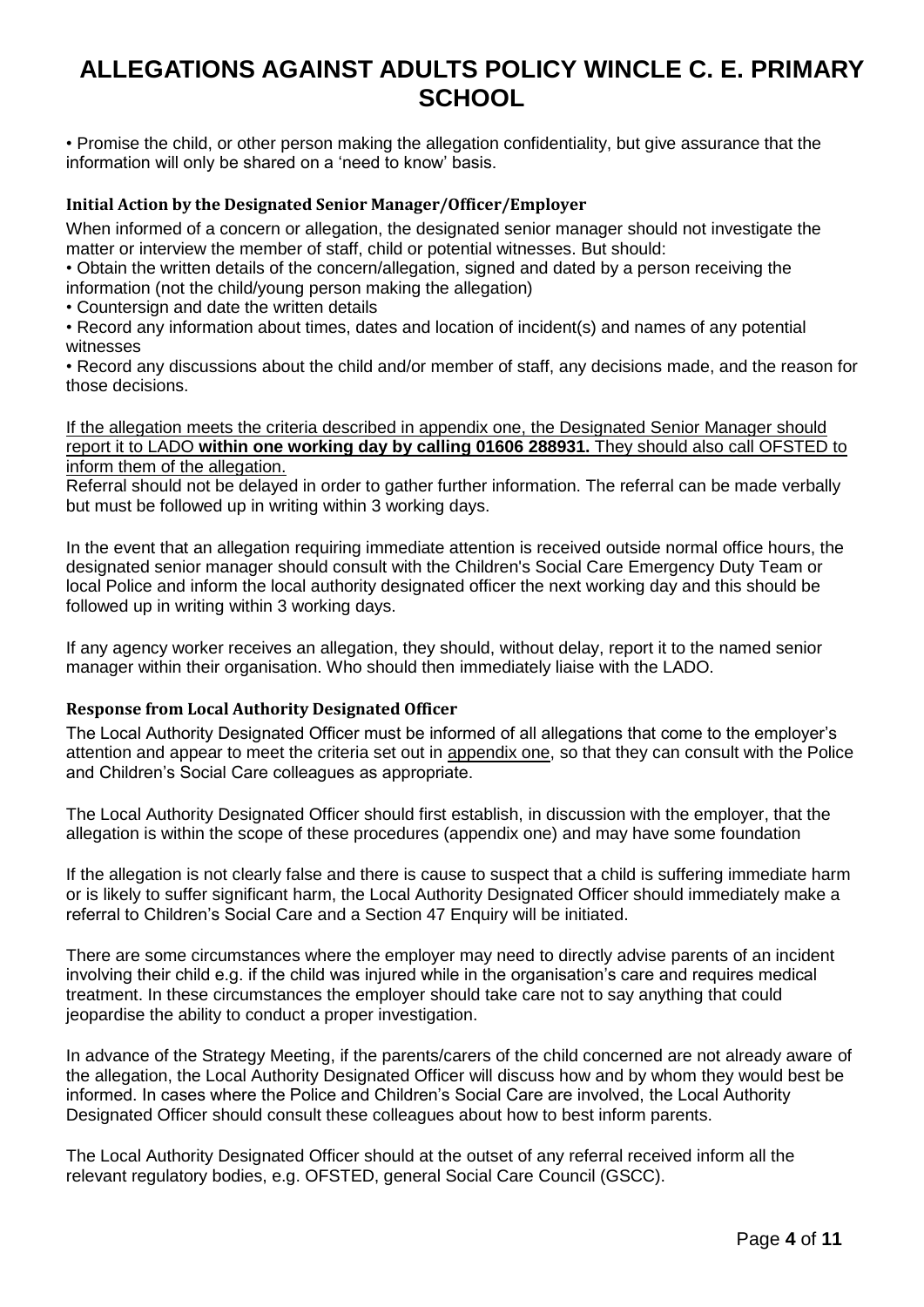The Local Authority Designated Officer should consider whether the nature of the allegation indicates immediate risk to the alleged perpetrator's own children.

Should the Local Authority Designated Officer find that there may be immediate risk of harm to the alleged perpetrator's own children they must put into place any actions required to safeguard them.

## **The Strategy Meeting**

The initial strategy meeting must take the form of a face-to-face meeting. In exceptional circumstances this meeting may be conducted by telephone. The participants should be sufficiently senior to contribute all relevant available information about the allegation, child and accused person. The participants must also be able to make decisions on behalf of their agencies. The Participants could include:

- Local Authority Designated Officer or designate
- Relevant Social Worker and their manager
- Supervising Social Worker, if allegation is made against a local authority Foster Carer
- Sergeant from the Public Protection Unit or delegate
- Designated Senior Manager for the employer/establishment concerned

• Senior Representative of the employment agency or voluntary organisation if the member of staff or volunteer has been placed by them, unless it is alleged that they have colluded or failed to respond to previous complaints.

- Manager from the Fostering Service Provider when an allegation is made against a Foster Carer
- Those responsible for regulation and inspection where applicable e.g. OFSTED
- Human Resources representatives as appropriate
- Where a child is placed by or resident in another authority area, a representative from that area

There are up to 3 strands in the consideration of an allegation:

- A Police investigation of a possible criminal offence
- Children Social Care enquiries and/or assessment about whether a child is in need of protection or services
- Consideration by an employer of disciplinary action

The initial strategy meeting will:

• Review any previous allegations made against the accused person

• Decide whether there should be a s.47 enquiry and/or a Police investigation and consider the implications

- Consider whether any parallel disciplinary process can take place
- Consider whether a complex abuse investigation is applicable
- Scope and plan enquiries if needed, allocate tasks and set timescales
- Decide what information can be shared with whom.

• Ensure that arrangements are made to protect the child/ren involved and any other child/ren affected, including taking emergency action where needed

• Consider what support should be provided to all children who may have been affected directly or indirectly. This should include any specific individual needs, including disabilities/learning, communication difficulties.

• Decide how the child(ren), if sufficiently mature should be helped to understand the processes involved and be kept informed about the progress of the case.

• The views, wishes and feelings of the child/young person, should be considered in the decision making process.

• Consider what support should be provided to protect the accused person and any others who may have been affected

• Ensure that investigations are sufficiently independent

• Make arrangements to inform the child's parents and those with Parental Responsibility and consider how to provide them with support and information during enquiries

• Where the allegation relates to physical contact, consideration must be given to whether it complies with the conditions certain professionals work to relating to the use of physical intervention and using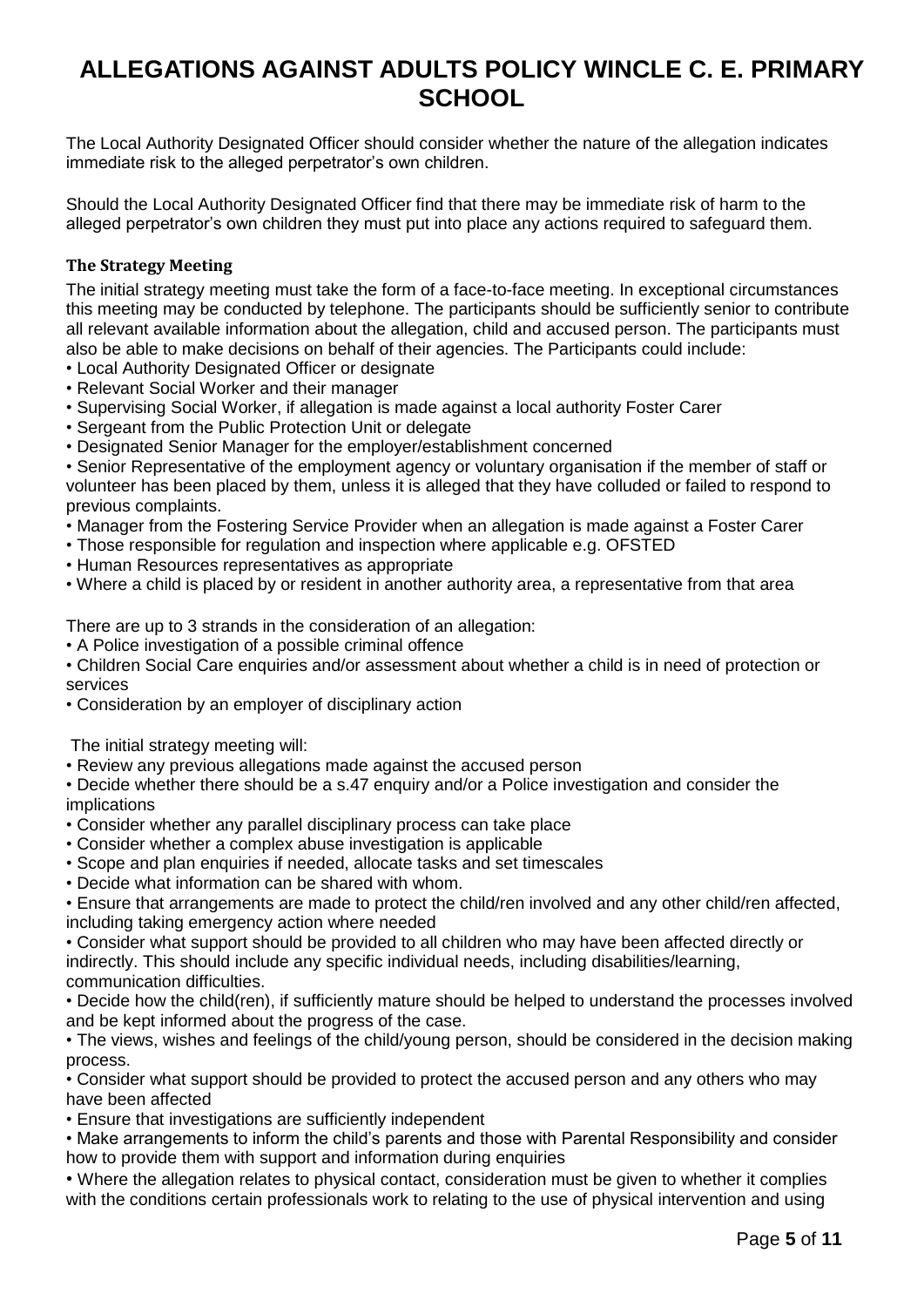reasonable force e.g Education Act 1996 s. 550a.

• Make recommendations where appropriate regarding suspension, or alternatives to suspension, of the accused person

• Identify a lead contact manager within each agency

• Agree protocols for reviewing investigations and monitoring progress by the Local Authority Designated Officer, having regard to target timescales

• Should the allegation breach the accused person's Professional Code of Conduct consideration must be given to when the allegation will be referred to accused person's regulatory body, e.g. GSCC.

• Future needs of the establishment and strategies where abuse is considered to be widespread

- Appropriate applications for criminal injuries compensation
- Possible claims for compensation and alerting insurers

• Media interest

• Sharing of information for disciplinary or suitability processes, including the use of any record of video interviews

- If required, agree a date for a further meeting.
- The meeting will conclude with actions, person responsible for such actions and within what timescale.
- The minutes of meeting will be distributed within a maximum of 15 working days.

• If a strategy discussion/initial evaluation is to be held or if Children's Social Care or the Police are to make enquiries, the Local Authority Designated Officer should canvas their views on suspension and inform the employer. Only the employer, however, has the power to suspend an accused employee and they cannot be required to do so by the Local Authority or Police.

Where the accused person works for another organisation the Local Authority Designated Person will need to inform the Senior Manager within that organisation who has overall responsibility for ensuring these procedures are followed at an operational level. A final strategy meeting may be held at the end of enquiries to ensure that all tasks have been completed and where appropriate, to agree an action plan for learning lessons in order to inform future practice

The Local Authority Designated Officer will advise the employer about the point at which a person against whom the allegation has been made can be informed. It is important that the timing of this does not impede any investigations. It is likely therefore that the Local Authority Designated Officer will consult with the Police and/or the relevant Children's Social Care.

#### **Monitoring Progress**

The Chair of the Strategy Meeting will monitor and record the progress of each case, either fortnightly or monthly depending on its complexity. This could be by way of formally reviewing the strategy meeting or by direct liaison with the Police, Children's Social Care or the accused person's employer as appropriate. Where the target timescales cannot be met the Chair of the Strategy Meeting must record the reasons and the LADO must be informed.

The Local Authority Designated Officer will maintain comprehensive records in order to ensure that each case is being dealt with expeditiously and that there are no undue delays. The records will also assist the LSCB to monitor and evaluate the effectiveness of the procedures for managing allegations and provide statistical information to the DCSF as required.

The Chair (or delegate) of the Initial Strategy Meeting and subsequent monitoring meetings must load the information of this meeting and any subsequent reviews or contacts onto the LADO database within 3 working days.

#### **Support**

Children's Social Care or the Police as appropriate should consider support for a child who may have suffered significant harm, or where a criminal prosecution is possible.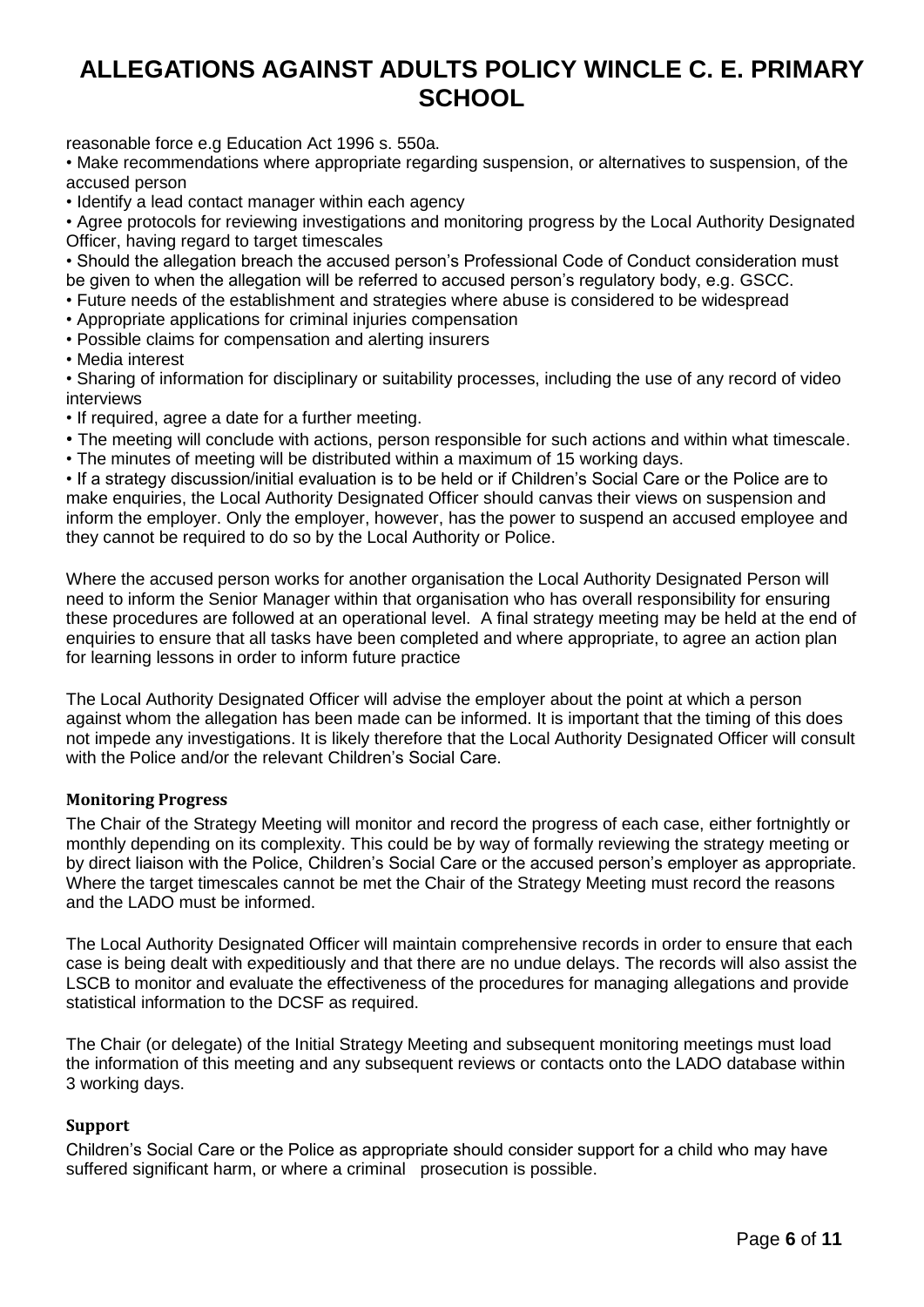The person against whom the allegation is made should be:

• Treated fairly and honestly and helped to understand the concerns expressed and processes involved

• Kept appropriately informed of the progress of the case and outcome of any investigation and the implications for any disciplinary or related processes

• Provided with appropriate support during the case (via Occupational Health or employee welfare arrangements where those exist.)

• Be kept informed about the developments in the workplace if suspended

• Advised at the outset to contact her/his Union or Professional Organisation

• Foster carers and Prospective Adopters will be offered continued support by the Adoption and

Fostering Team and/or support independent of the department throughout the investigation process.

### **Unsubstantiated and False Allegations**

Action in respect of Unsubstantiated Allegations

Where there is insufficient evidence to substantiate an allegation the employer should consider what further action, if any, should be taken.

Action in Respect of False Allegations

False allegations are rare and may be a strong indicator of abuse elsewhere which requires further exploration. If an allegation is determined to be false, the employer, in consultation with the Local Authority Designated Officer should refer the matter to Children's Social Care to determine whether the child is in need of services, or might have been abused by someone else.

If it is established that an allegation has been deliberately invented, or is malicious, the Police should be asked to consider what action may be taken.

#### **Disciplinary Process or Assessment Regarding Suitability**

Disciplinary or Suitability Process and Investigations

The Local Authority Designated Officer and the Designated Senior Manager in the employing agency will discuss and agree what action is appropriate in all cases where:

• It is clear at the outset or decided by a strategy discussion or initial evaluation that investigations by Police or enquiries by Children's Social Care are not necessary

• The employer or Local Authority Designated Officer is informed by the Police or the Crown Prosecution Service that a criminal investigation and any subsequent trial is complete and what the outcome was, or that an investigation is to be closed without charge, or a prosecution discontinued.

The discussion should consider any potential misconduct or gross misconduct on the part of the staff member and must take into account the information provided by the Police and/or Children's Social Care, the result of any investigation or trial and the different standards of proof in disciplinary and criminal proceedings. The options will range from no further action to summary dismissal or not using the person's services in the future.

If formal disciplinary action is not required, the employer should institute appropriate action within 3 working days. If a disciplinary hearing is required and it can be held without further investigation, the hearing should be held within 15 working days.

If further investigation is needed to decide upon disciplinary action, the employer and the Local Authority Designated Officer should discuss whether the employer has appropriate resources or whether the employer should commission an independent investigation because of the nature and/or complexity of the case and in order to ensure objectivity.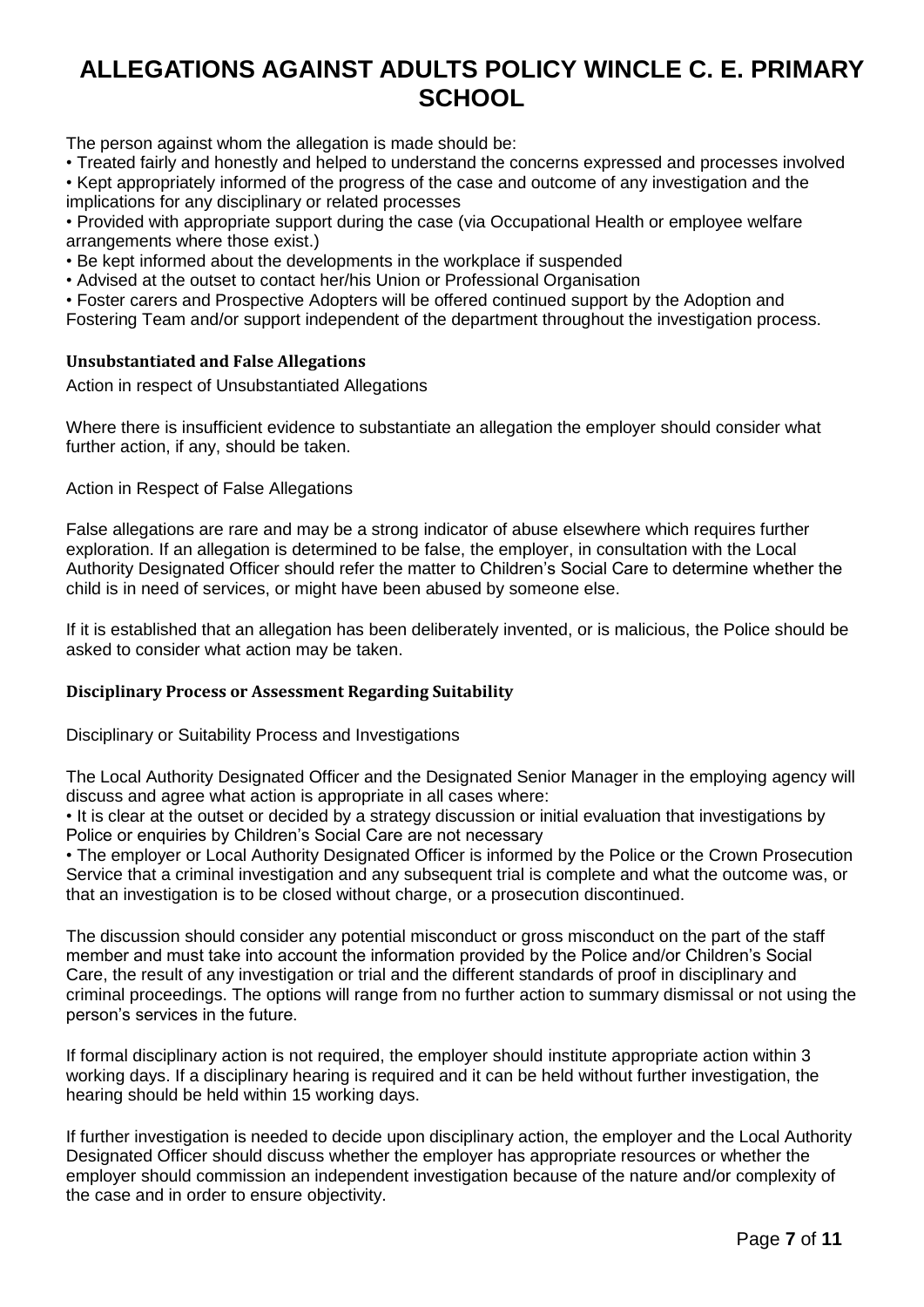The aim of the investigation is not to prove or disprove an allegation, but to obtain, as far as possible, a fair, balanced and accurate record in order to consider the appropriateness of disciplinary action and/or the individual's suitability to work with children. All possible steps must be taken to avoid repeated interviewing of children.

If, at any stage, new evidence emerges which make a referral to Children's Social Care and/or the Police necessary under child protection procedures, the investigation should be adjourned and only resumed if the Police or Children's Social Care indicate that it will not interfere with any child protection enquiries or criminal investigations. Consideration should also be given as to whether the accused person should be suspended pending the conclusion of the investigations.

The investigating officer should aim to provide a report within 10 working days. On receipt of the report, the employer should decide whether a disciplinary hearing is needed within 2 working days and if so, the hearing should be held within 15 working days.

### **Suspension**

The possible risks to children should be evaluated and managed in respect of the child/ren involved.

Suspension is a neutral act and it should not be automatic. However, it should be considered in any case where:

- There is cause to suspect a child is at risk of harm, or
- The allegation warrants investigation by the Police, or
- The allegation is so serious that it might be grounds for dismissal

• There is evidence/information to indicate that the person might/has interfered with the investigation or intimidated witnesses

#### **Resignation and Compromise Agreements**

Every effort should be made to reach a conclusion in all cases even if:

- The individual refuses to cooperate, although s/he should be given a full opportunity to answer the
- allegation and make representations
- It is difficult to reach a conclusion

• It may not be possible to apply any disciplinary sanctions if a person's period of notice expires before the process is complete

Compromise agreements must not be used i.e. where a person agrees to resign with no disciplinary action, and an agreed future reference.

## **Referral to vetting and barring, PoCA List or Regulatory Body**

If the allegation is substantiated and the person is dismissed or the employer ceases to use the person's services, or the person resigns or otherwise ceases to provide their services, the LADO should discuss with the employer whether a referral should be made for consideration as to the individual being barred from, or have conditions imposed in respect of working with children.

If it is agreed that a referral is required or desirable, the LADO should advise on the form and content of such a referral and whether it should be made to the Protection of Children Act List (POCA), DCSF or the vetting and barring scheme

The LADO should also advise whether it is appropriate to make a referral to a professional body or regulator.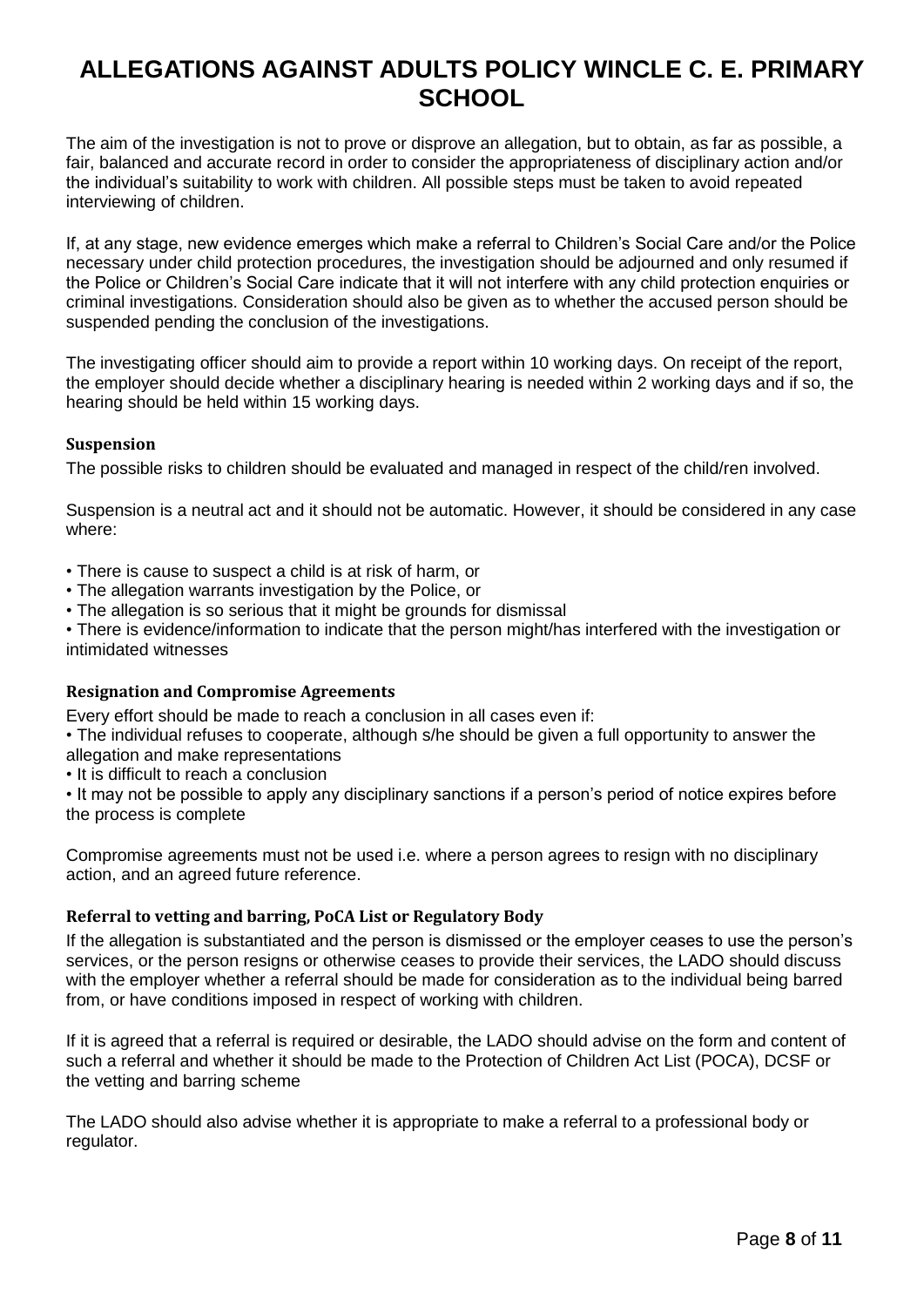### **Learning Lessons**

If an allegation is substantiated, the details of the case should be presented to the Scrutiny/Monitoring/Performance Sub Group of the LSCB by the Local Authority Designated Officer to consider if any lessons can be learnt and whether any change in policy or practice is required.

The employer should also review the circumstances of the case to determine whether there are any improvements to be made to the organisation's procedures or practice to help prevent similar events in the future.

### **Disagreements**

If at any stage there is a disagreement between the LADO and the referring agency every attempt should be made to reach a resolution but where this is not achieved the LADO and the referring agency should refer the matter to their respective named senior officer for further joint consideration. This should be completed in a timely manner to ensure compliance with the overall timescale for these procedures. Thereafter if resolution is still not achieved the matter should be referred to the Director of Children's Services.

### **Contacts**

Local Safeguarding Children Board [LSCB@cheshireeast.gov.uk](mailto:LSCB@cheshireeast.gov.uk)

This policy will be reviewed annually